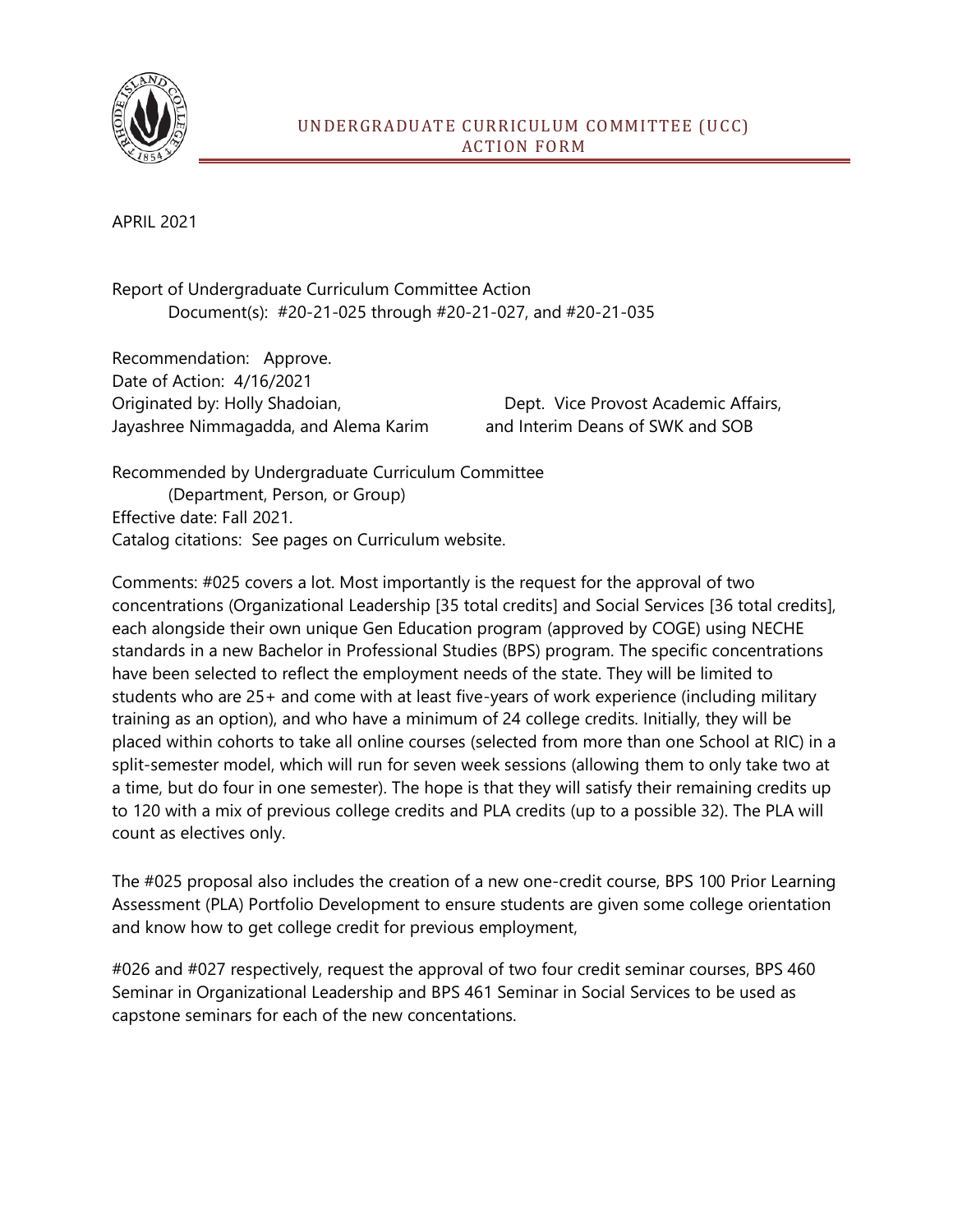#035 requests revisions to the prerequisites NPST 300 Institute in Nonpofit Studies, and SWRK 326 Generalist Social Work Practice, to add "or by consent" to ensure these students will be able to enroll without the usual prerequisites.

APPROVALS Chair, Undergraduate Curriculum Committee: Susan Abbotson

Date: 4/16/2021

Report of Undergraduate Curriculum Committee Action Document(s): #20-21-036

Recommendation: Approve. Date of Action: 4/16/2021 Originated by: Chris Marco Dept. PSYC

Recommended by Undergraduate Curriculum Committee (Department, Person, or Group) Effective date: Fall 2021. Catalog citations: See pages on Curriculum website.

Comments: #036 Asks to approve the collapsing of the three different PYSC lab courses [PSYC 473W Research Methods III: Developmental Lab; PSYC 475W Research Methods III Social/Personality Lab; PSYC 477W Research Methods III: Cognitive/Brain Science Lab] into a single culminating lab course [PSYC 474W Research Methods III: General Psychology Lab] that can accommodate all PSYC students, and will use the same prerequisites (rather than three totally different sets), which will fix the current bottleneck and be a more flexible system for both students and faculty. This course will continue to function as one of the program's Writing in the Discipline course and that plan will be updated and confirmed by COGE. The prereq. for PSYC 392 will also need to be fixed to read "Completion of or concurrent enrollment in PSYC 474 or PSYC 476 or consent of department chair."

APPROVALS Chair, Undergraduate Curriculum Committee: Susan Abbotson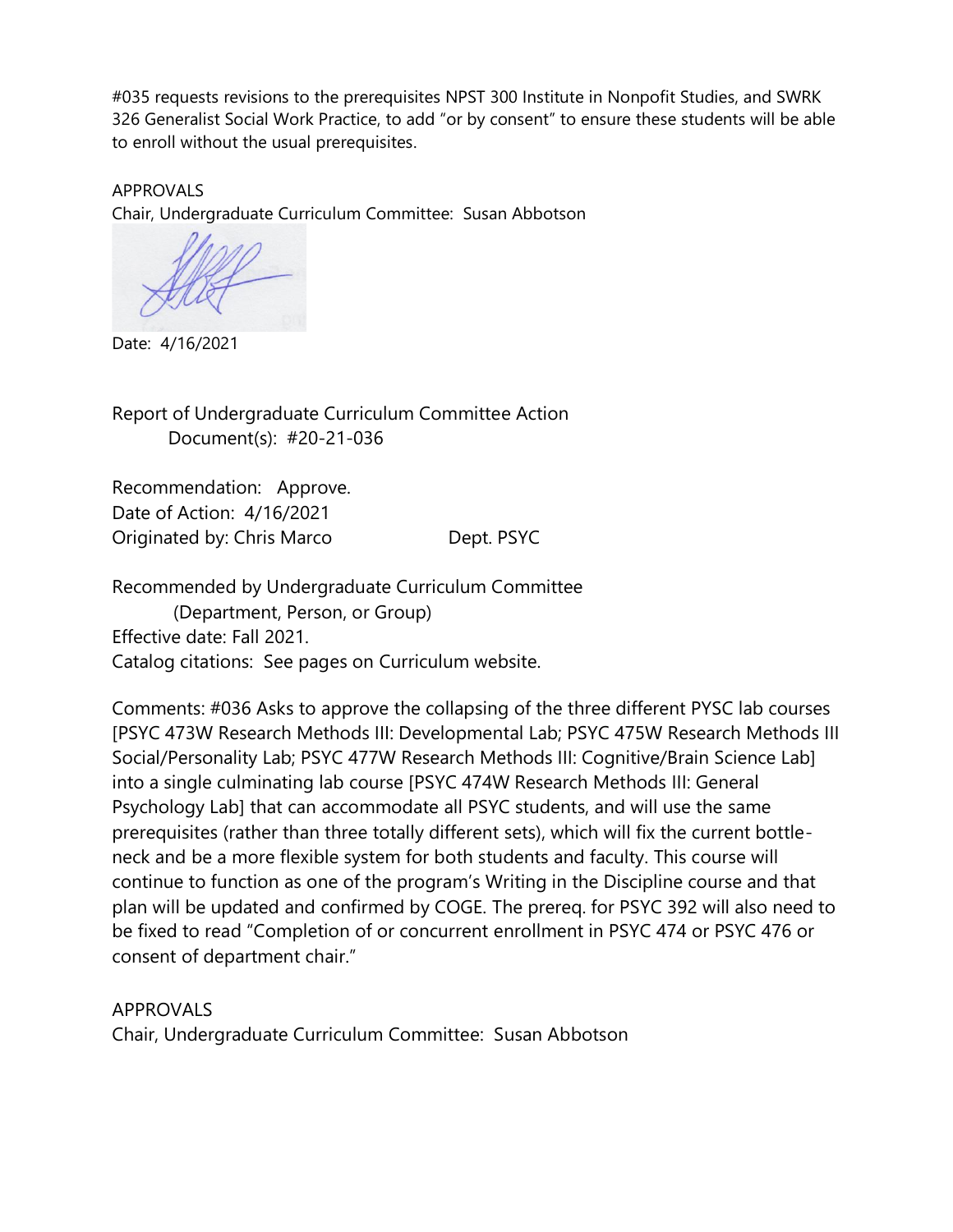Date: 4/16/2021

Report of Undergraduate Curriculum Committee Action Document(s): #20-21-037

Recommendation: Approve. Date of Action: 4/16/2021 Originated by: Giselle Auger Dept. COMM

Recommended by Undergraduate Curriculum Committee (Department, Person, or Group) Effective date: Fall 2021. Catalog citations: See pages on Curriculum website.

Comments: #037 Asks to approve the revision of the prerequisites for COMM 322 Gender and Communication, to become just 45 completed credits rather than a specific COMM course to make it more accessible for students in Liberal Studies and Gender and Women's Studies.

APPROVALS Chair, Undergraduate Curriculum Committee: Susan Abbotson

Date: 4/16/2021

Report of Undergraduate Curriculum Committee Action Document(s): #20-21-039 and #20-21-040

Recommendation: Approve. Date of Action: 4/16/2021 Originated by: Sílvia Oliveira **Dept. MLAN** 

Recommended by Undergraduate Curriculum Committee (Department, Person, or Group) Effective date: Fall 2021.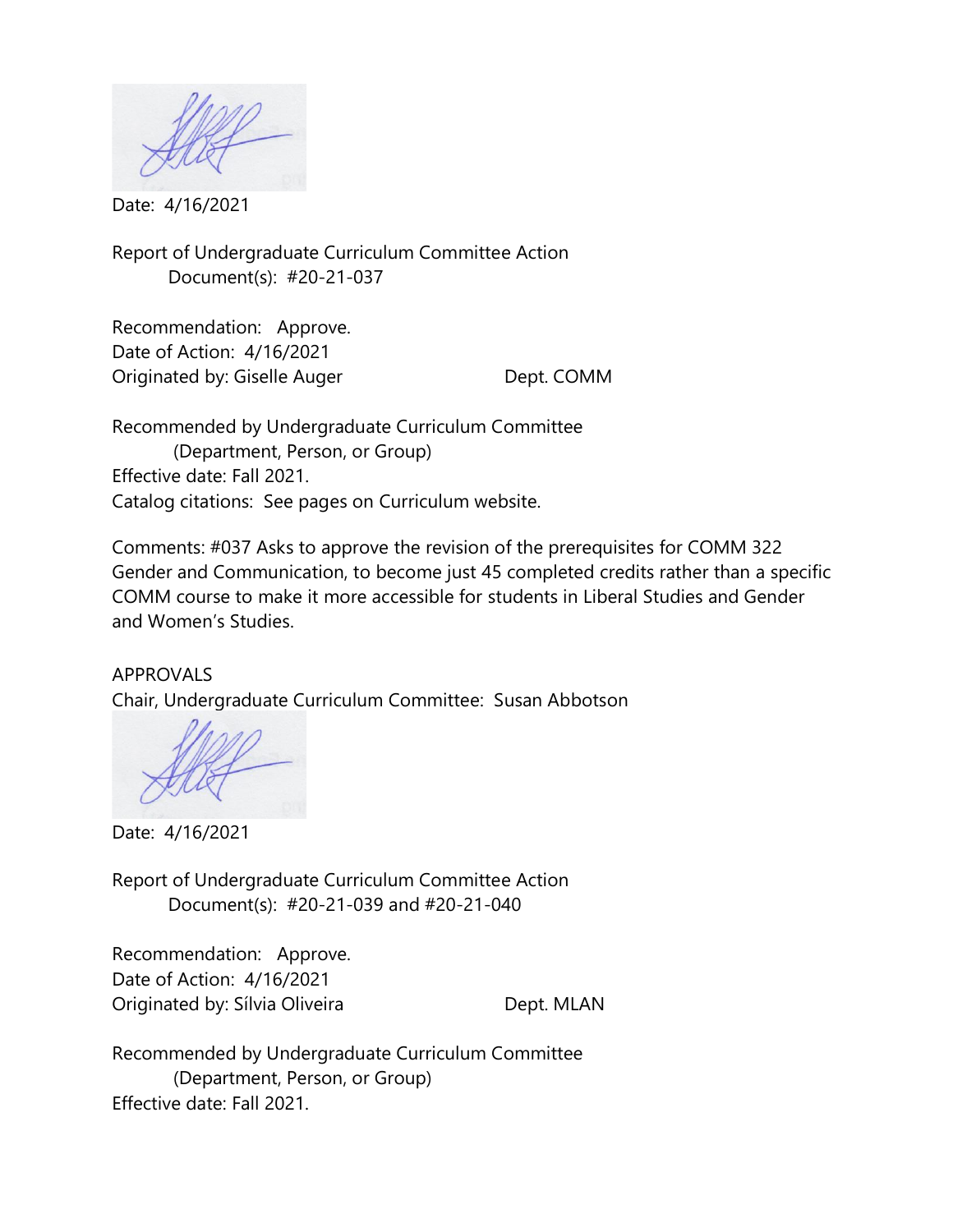Catalog citations: See pages on Curriculum website.

Comments: #047 aks to approve the Creation of PORT 303 Insular Literatures and Cultures to make permanent a PORT topics course that has previously run, to allow for better coverage of Portuguese speakers outside of Portugual. This will replace the former PORT 301 Portuguese Literature and Culture I in the PORT concentration in Modern Languages, and be available as an elective for those in WLED. #040 asks to approve the revision of PORT 302 to include coverage of previous PORT 301 materials and to give it a new title and description: PORT 302 Portuguese Literature and Culture. PORT 301 Portuguese Literature and Culture I will be deleted from the catalog.

## APPROVALS

Chair, Undergraduate Curriculum Committee: Susan Abbotson

Date: 4/16/2021

Report of Undergraduate Curriculum Committee Action Document(s): #20-21-041 and #20-21-042

Recommendation: Approve. Date of Action: 4/16/2021 Originated by: Praveena Gullapalli Dept. Anthropology

Recommended by Undergraduate Curriculum Committee (Department, Person, or Group) Effective date: Fall 2021. Catalog citations: See pages on Curriculum website.

Comments: #041 Asks to approve the revision of the title and description of ANTH 460W Capstone Seminar in Anthropology, to make its status clearer. #042 Asks to approve the deletion of several ANTH course due to loss of the faculty who teach them: ANTH 206 Oral Traditions, ANTH 214 Indigenous Cultures in the Amazonian Environment, ANTH 325 Cultures and Environments in South American (sic), and ANTH 424 North American. Indians. This will also affect ENST, GLOB, INGOS and MLAN programs, and they have been notified.

## APPROVALS

Chair, Undergraduate Curriculum Committee: Susan Abbotson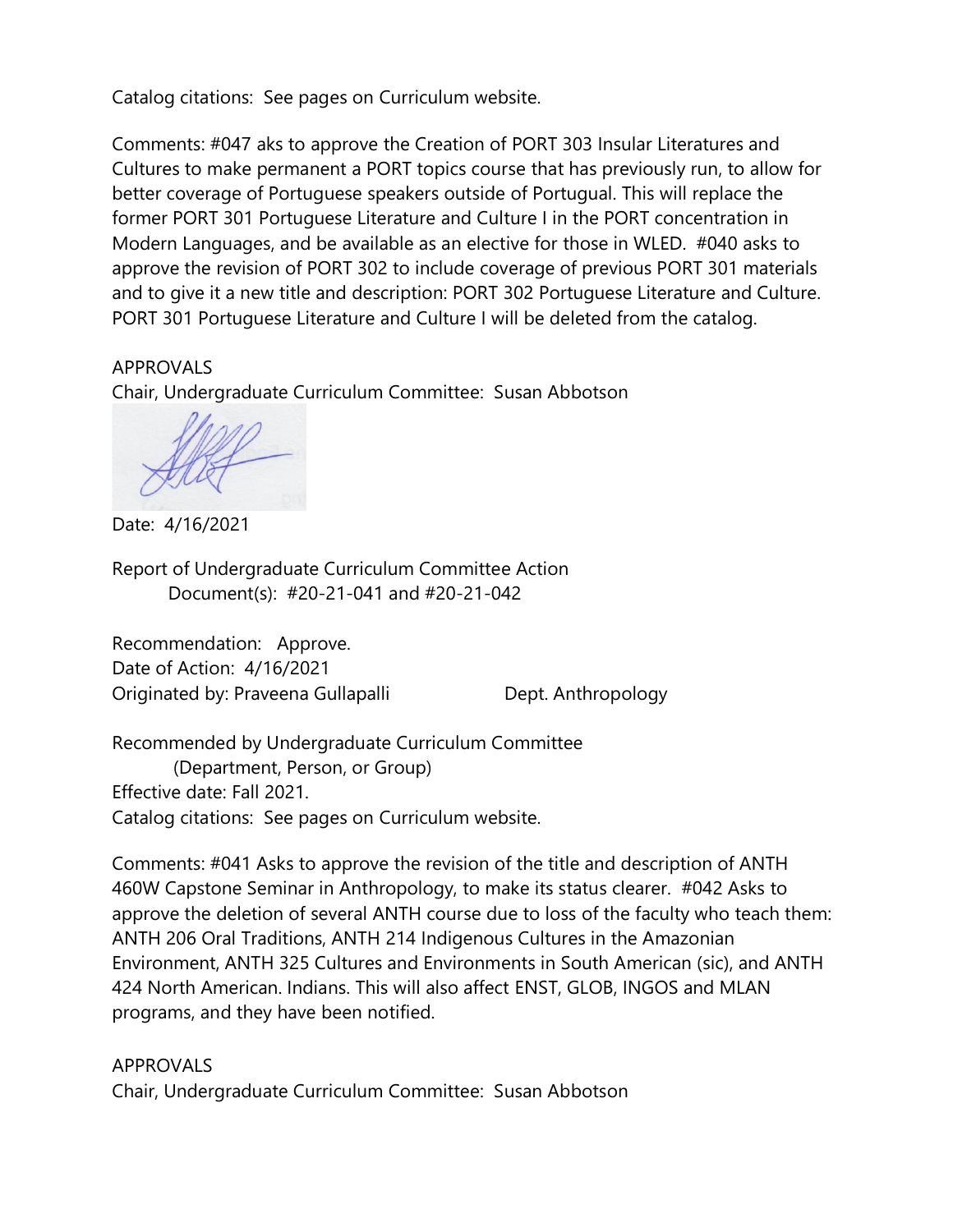Date: 4/16/2021

Report of Undergraduate Curriculum Committee Action Document(s): #20-21-043 and #20-21-044

Recommendation: Approve. Date of Action: 4/16/2021 Originated by: Karen Capraro Dept. ELED/Education Studies and Natasha Feinberg

Recommended by Undergraduate Curriculum Committee (Department, Person, or Group) Effective date: Fall 2021. Catalog citations: See pages on Curriculum website.

Comments: #043 and #044 ask to approve the creation of two new one-credit courses: CURR 232 Foundational School Mathematics for Teachers and CURR 242 Foundational English Language Arts for Teachers. Like the current MATH 010, given their remedial nature, these courses will not count as college credit, but there also will be no cost to the students. Only a select number of students will be invited to take these courses which are part of the conditional admissions pathway into FSEHD that the school has worked out with RIDE for students who fall a few points short of the required scores in these two areas. If they score a B or higher they will be accepted without having to retake the exams.

APPROVALS Chair, Undergraduate Curriculum Committee: Susan Abbotson

Date: 4/16/2021

Report of Undergraduate Curriculum Committee Action Document(s): #20-21-045 and #20-21-046

Recommendation: Approve.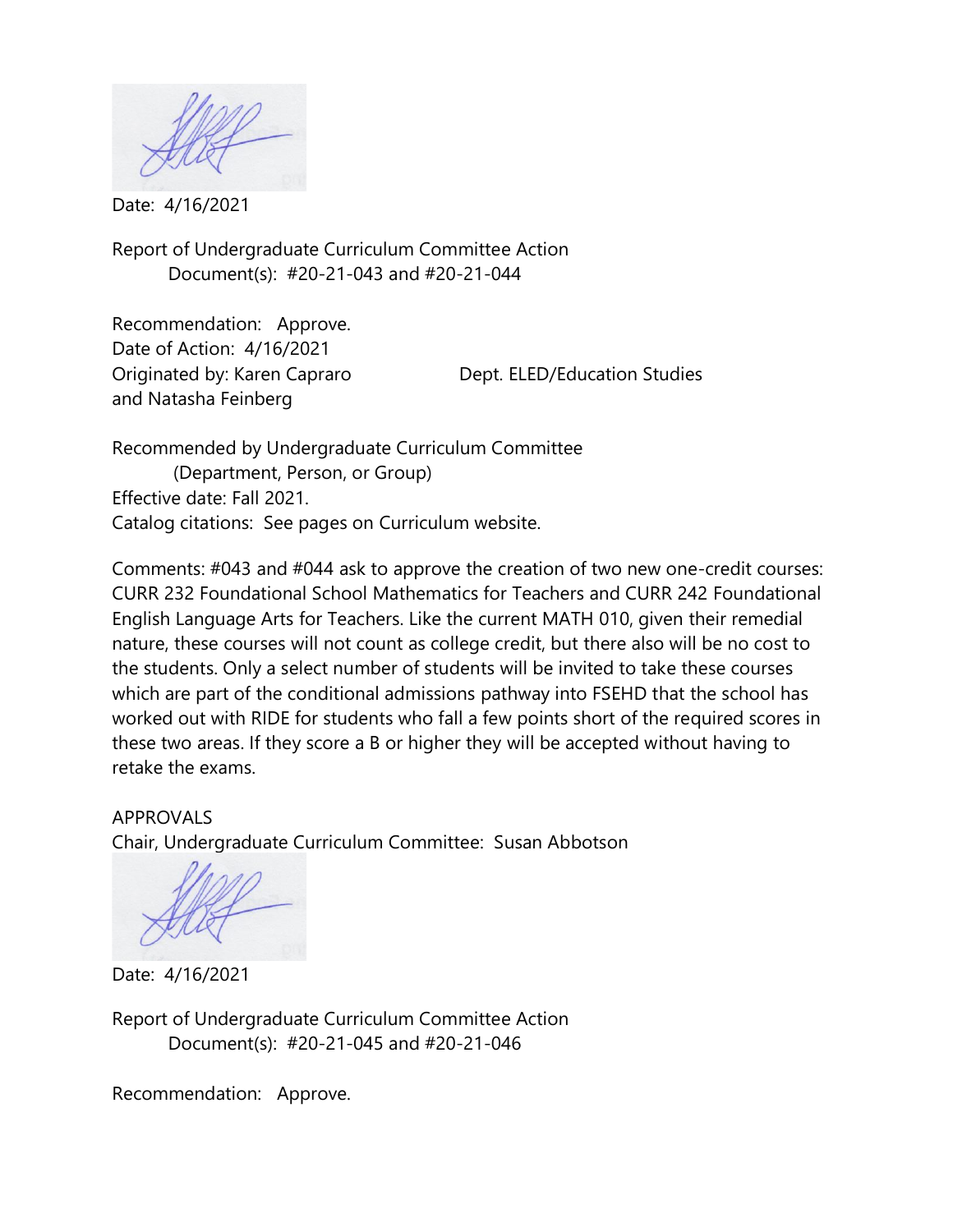Date of Action: 4/16/2021 Originated by: Mark Medwig Dept. MATH

Recommended by Undergraduate Curriculum Committee (Department, Person, or Group) Effective date: Fall 2021. Catalog citations: See pages on Curriculum website.

Comments: #045 and #046 ask to approve the revision of the Minor in Mathematics and the Minor in Statistical Modeling to allow MATH 248 Business Statistics I to fulfill the same requirement MATH 240 in each program. This will better accommodate students from the School of Business who are usually take MATH 248 as part of their program and so cannot also take MATH 240 (since MATH 248 and 240 cannot both be taken for credit), and so this will eliminate the need for course substitutions.

## APPROVALS

Chair, Undergraduate Curriculum Committee: Susan Abbotson

Date: 4/16/2021

Report of Undergraduate Curriculum Committee Action Document(s): #20-21-047

Recommendation: Approve. Date of Action: 4/16/2021 Originated by: Alison Shonkwiler **Dept. ENGL** 

Recommended by Undergraduate Curriculum Committee (Department, Person, or Group) Effective date: Fall 2021. Catalog citations: See pages on Curriculum website.

Comments: #047 asks to approve the addition of the recently created ENGL 222 Introduction to Professional Writing as a required elective in the 200-level options for the literature and creative writing concentrations in the English program.

APPROVALS Chair, Undergraduate Curriculum Committee: Susan Abbotson